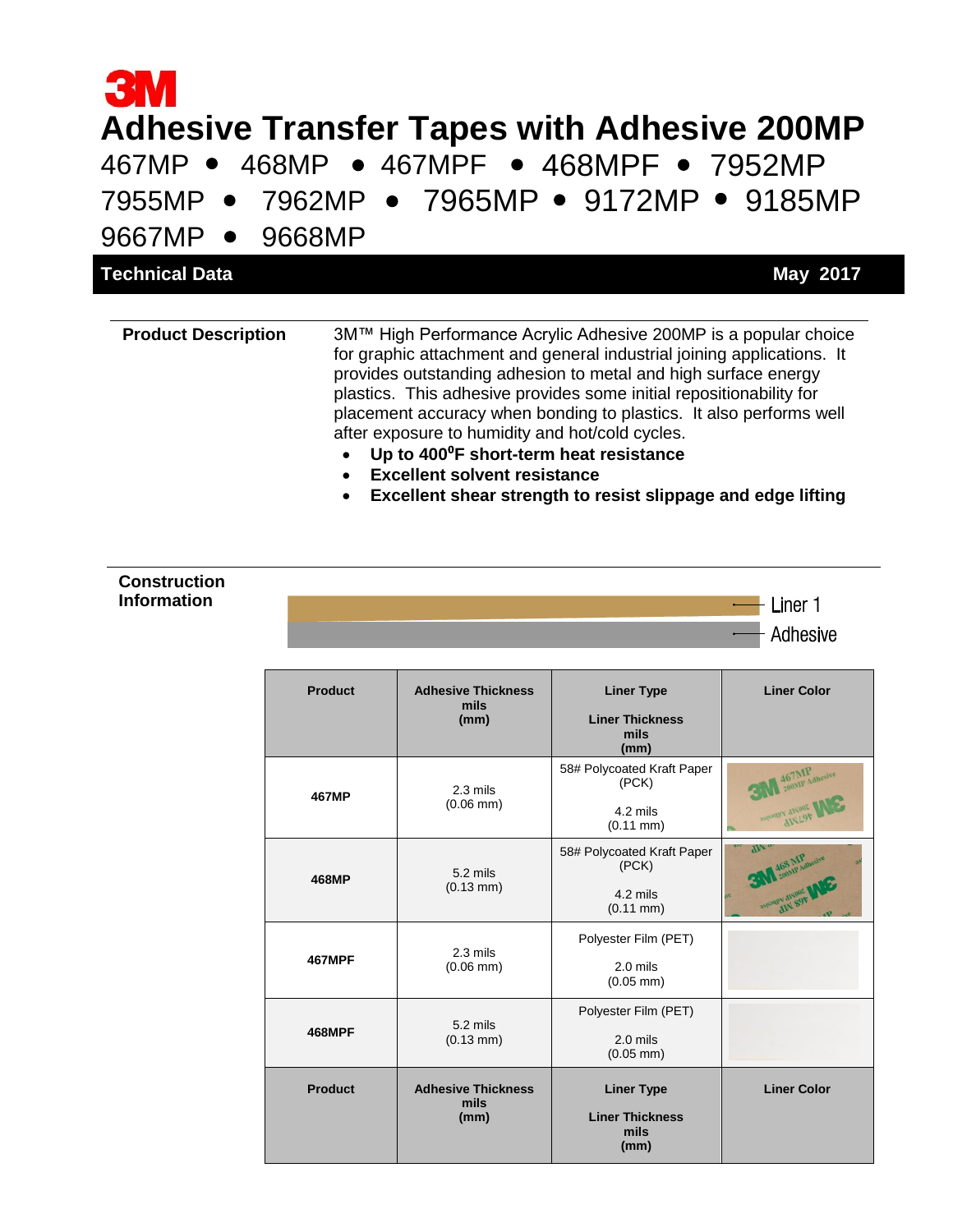467MP, 468MP, 467MPF, 468MPF, 7952MP, 7955MP, 7962MP, 7965MP, 9172MP, 9185MP, 9667MP, 9668MP

#### **Construction Information (continued) 9667MP** 2.3 mils

| 9667MP | $2.3$ mils<br>$(0.06$ mm $)$      | 78# Polycoated Kraft Paper<br>(PCK)<br>5.7 mils<br>$(0.15 \, \text{mm})$ | Man<br><b>200MP</b><br><b>200MP</b>   |
|--------|-----------------------------------|--------------------------------------------------------------------------|---------------------------------------|
| 9668MP | $5.2$ mils<br>$(0.13 \text{ mm})$ | 78# Polycoated Kraft Paper<br>(PCK)<br>5.7 mils<br>$(0.15 \, \text{mm})$ | hoose<br><b>200MP</b><br><b>200MP</b> |



| <b>Product</b> | <b>Adhesive</b><br><b>Thickness</b><br>mils<br>(mm) | <b>Liner 1 Type</b><br>Liner <sub>1</sub><br><b>Thickness</b><br>mils<br>(mm)      | <b>Liner 1 Color</b>                                                                                       | <b>Liner 2 Type</b><br>Liner <sub>2</sub><br><b>Thickness</b><br>mils<br>(mm) | <b>Liner 2 Color</b> |
|----------------|-----------------------------------------------------|------------------------------------------------------------------------------------|------------------------------------------------------------------------------------------------------------|-------------------------------------------------------------------------------|----------------------|
| 7952MP         | $2.3$ mils<br>$(0.06$ mm $)$                        | 58# Polycoated<br>Kraft Paper (PCK)<br>4.2 mils<br>$(0.11 \, \text{mm})$           | 467MP Adhesive                                                                                             | 58# Polycoated<br>Kraft Paper (PCK)<br>4.2 mils<br>$(0.11 \text{ mm})$        |                      |
| 7955MP         | $5.2$ mils<br>$(0.13 \, \text{mm})$                 | 58# Polycoated<br>Kraft Paper (PCK)<br>4.2 mils<br>$(0.11 \, \text{mm})$           | $q_{\nu}$                                                                                                  | 58# Polycoated<br>Kraft Paper (PCK)<br>4.2 mils<br>$(0.11$ mm $)$             |                      |
| 7962MP         | $2.3$ mils<br>$(0.06$ mm $)$                        | 78# Polycoated<br>Kraft Paper (PCK)<br>5.7 mils<br>$(0.15 \text{ mm})$             | <b>SIVIS</b><br><b>AVADOZ &amp;</b><br><b>34 200MP</b><br><b>OOT HE</b><br><b>AINDOC M</b><br>1200MP       | 58# Polycoated<br>Kraft Paper (PCK)<br>4.2 mils<br>$(0.11 \text{ mm})$        |                      |
| 7965MP         | $5.2$ mils<br>$(0.13 \text{ mm})$                   | 78# Polycoated<br>Kraft Paper (PCK)<br>5.7 mils<br>$(0.15 \, \text{mm})$           | <b>AMP</b><br><b>AINDOZ MA</b><br><b>34 200MP</b><br><b>ODZ WE</b><br><b>alvance wes</b><br><b>A 200MP</b> | 58# Polycoated<br>Kraft Paper (PCK)<br>4.2 mils<br>$(0.11 \, \text{mm})$      |                      |
| 9172MP         | 2.3 mils<br>$(0.06$ mm $)$                          | <b>High Density</b><br>Polyethylene Film<br>(HDPE)<br>$3.0$ mils<br>$(0.08$ mm $)$ |                                                                                                            | 58# Polycoated<br>Kraft Paper (PCK)<br>4.2 mils<br>$(0.11$ mm $)$             |                      |
| 9185MP         | 5.2 mils<br>$(0.13 \text{ mm})$                     | <b>High Density</b><br>Polyethylene Film<br>(HDPE)<br>$3.0$ mils<br>$(0.08$ mm $)$ |                                                                                                            | 58# Polycoated<br>Kraft Paper (PCK)<br>4.2 mils<br>$(0.11 \, \text{mm})$      |                      |

**Note:** The thickness listed is based on a calculation from manufacturing controlled adhesive coat weights using a density of 1.012 g/cc. While past data pages have listed nominal thicknesses, the coat weight (and theoretical caliper) has not changed.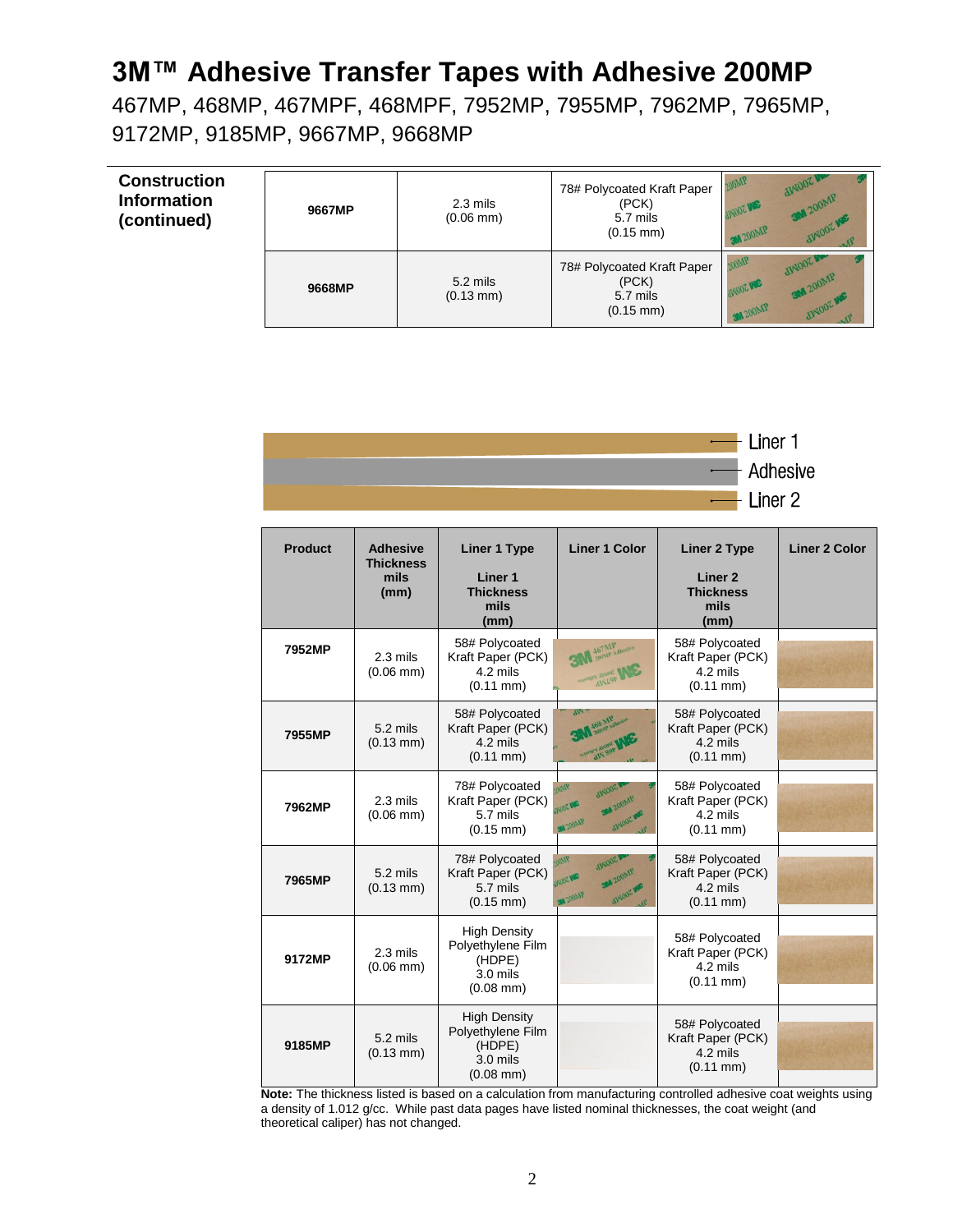467MP, 468MP, 467MPF, 468MPF, 7952MP, 7955MP, 7962MP, 7965MP, 9172MP, 9185MP, 9667MP, 9668MP

| <b>Typical Physical</b><br><b>Properties and</b><br><b>Performance</b><br><b>Characteristics</b> | Note: All of the following technical information and data should be considered<br>representative or typical only and should not be used for specification purposes.<br>Adhesion Peel: ASTM D-3330 (Modified)<br>L.<br><b>Stainless Steel and 2 mil Aluminum Foil Backing</b><br>а. |                                              |                           |                         |                                 |
|--------------------------------------------------------------------------------------------------|------------------------------------------------------------------------------------------------------------------------------------------------------------------------------------------------------------------------------------------------------------------------------------|----------------------------------------------|---------------------------|-------------------------|---------------------------------|
|                                                                                                  |                                                                                                                                                                                                                                                                                    | 15 minute dwell<br>$(\pm 5 \text{ minutes})$ |                           | 72 hour dwell RT        | 72 hour<br>dwell<br><b>158F</b> |
|                                                                                                  | <b>Product</b>                                                                                                                                                                                                                                                                     | $90^\circ$                                   | $90^\circ$                | $180^\circ$             | $90^\circ$                      |
|                                                                                                  | $2.3$ mil<br>products<br>(467MP,<br>467MPF.<br>7952MP,<br>7962MP,<br>9172MP.<br>9667MP)                                                                                                                                                                                            | 49 oz/in<br>14 N/25 mm                       | 92 oz/in<br>26 N/25 mm    | 77 oz/in<br>21 N/25 mm  | 153 oz/in<br>43 N/25 mm         |
|                                                                                                  | 5.2 mil<br>products<br>(468MP,<br>468MPF.<br>7955MP.<br>7965MP,<br>9185MP.<br>9668MP)                                                                                                                                                                                              | 55 oz/in<br>15 N/25 mm                       | $108$ oz/in<br>30 N/25 mm | 139 oz/in<br>39 N/25 mm | 183 oz/in.<br>51 N/25mm         |

**b. Adhesion to Other Surfaces: ASTM D3330 modified (90° peel, 2 mil aluminum foil backing with 72 hour dwell)**

|                                     | 2.3 mil products<br>(467MP, 467MPF, 7952MP,<br>7962MP, 9172MP, 9667MP) |           | 5.2 mil products<br>(468MP, 468MPF, 7955MP,<br>7965MP, 9185MP, 9668MP) |           |
|-------------------------------------|------------------------------------------------------------------------|-----------|------------------------------------------------------------------------|-----------|
| <b>Substrate</b>                    | oz/in                                                                  | $N/25$ mm | oz/in                                                                  | $N/25$ mm |
| <b>Aluminum</b>                     | 64                                                                     | 18        | 84                                                                     | 23        |
| <b>ABS</b>                          | 22                                                                     | 06        | 27                                                                     | 08        |
| <b>Acrylic</b>                      | 64                                                                     | 18        | 81                                                                     | 23        |
| Glass                               | 90                                                                     | 25        | 112                                                                    | 31        |
| Polycarbonate                       | 71                                                                     | 20        | 88                                                                     | 24        |
| <b>Rigid PVC</b><br>(unplasticized) | 40                                                                     | 11        | 46                                                                     | 13        |

3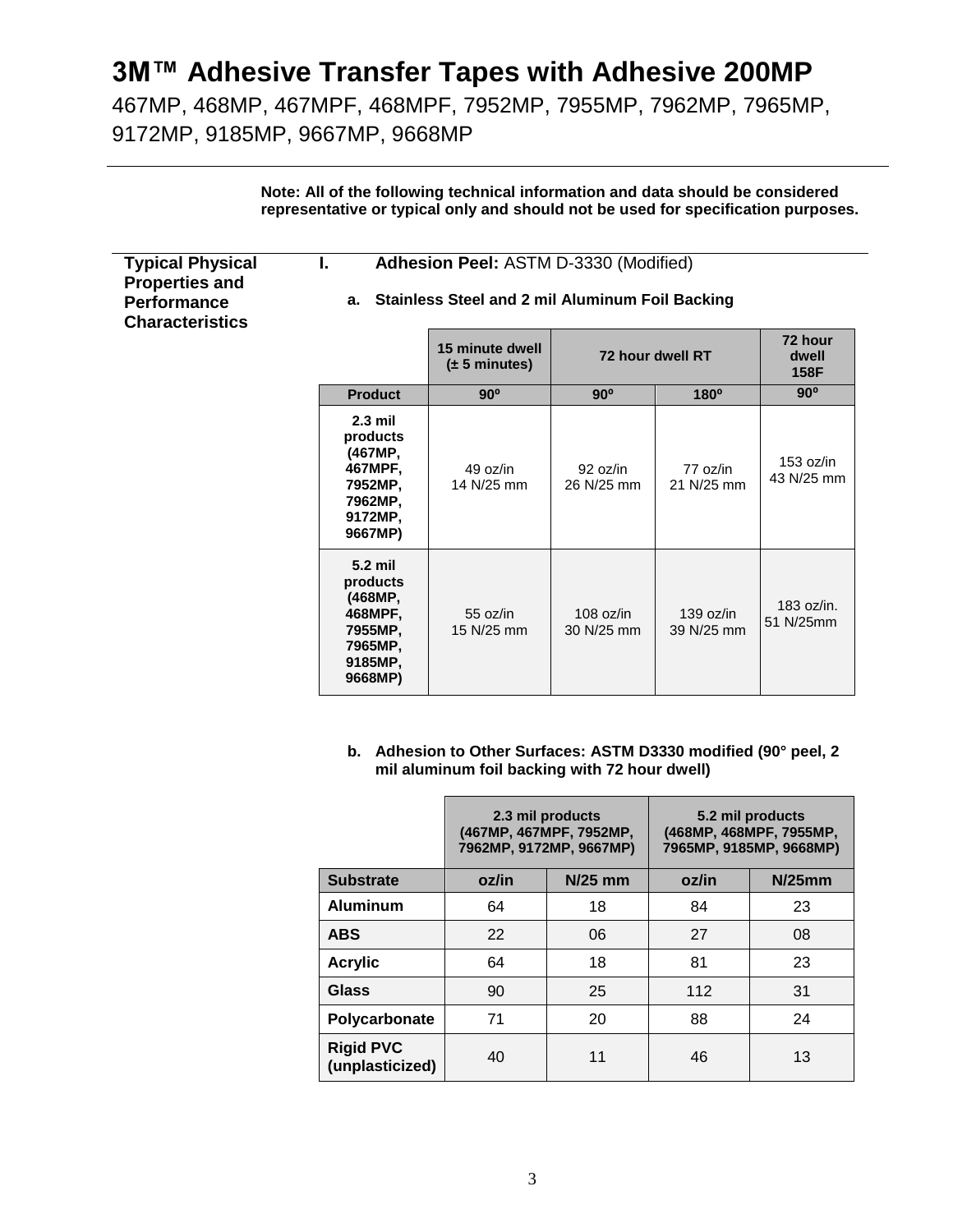467MP, 468MP, 467MPF, 468MPF, 7952MP, 7955MP, 7962MP, 7965MP, 9172MP, 9185MP, 9667MP, 9668MP

| <b>Typical Physical</b><br><b>Properties and</b> | Ш.                      | <b>Static Shear Strength</b> |            |                |
|--------------------------------------------------|-------------------------|------------------------------|------------|----------------|
| <b>Performance</b>                               | <b>Temperature</b>      | <b>Size</b>                  | Weight     | <b>Minutes</b> |
| <b>Characteristics</b><br>(continued)            | 72° (23°C)<br>50%RH     | $1''$ x $1''$                | 1000 grams | $10,000+$      |
|                                                  | 158°F (70°C)<br>50% RH  | $1''$ x $1''$                | 1000 grams | $10.000+$      |
|                                                  | 200°F (93°C)<br>50% RH  | $1''$ x $1''$                | 1000       | $10.000+$      |
|                                                  | 350°F (177°C)<br>50% RH | $1''$ x $1''$                | 500        | $10,000+$      |
|                                                  | 450°F (232°C)<br>50% RH | $1''$ x $1''$                | 400        | 2284           |
|                                                  | 450°F (232°C)<br>50% RH | $1''$ x $1''$                | 200        | $10,000+$      |

\*Test terminated at 10,000 minutes

**III. Adhesion Retention after Immersion and Exposure (percent retention)** Control is 24 hour RT dwell on stainless steel, 2 mil foil backing, 90<sup>0</sup> peel, 12 ipm. \*\* Adhesion values above 80 oz/1" is considered to be a permanent bond.

| All Values in oz/1" width & (N/25mm)                                                                          | 2.3 mil products<br>(467MP, 467MPF,<br>7952MP, 7962MP,<br>9172MP, 9667MP) | 5.2 mil products<br>(468MP. 468MPF.<br>7955MP, 7965MP,<br>9185MP, 9668MP) |
|---------------------------------------------------------------------------------------------------------------|---------------------------------------------------------------------------|---------------------------------------------------------------------------|
| <b>Control - Adhesion to Stainless Steel</b>                                                                  | 87 (25)                                                                   | 94 (27)                                                                   |
| Gasoline - 1 hour RT immersion                                                                                | 72 (20)                                                                   | 80(23)                                                                    |
| MEK - 1 hour RT immersion                                                                                     | 70 (20)                                                                   | 82 (23)                                                                   |
| Weak Acid - 4 hour RT immersion                                                                               | 70 (20)                                                                   | 95 (27)                                                                   |
| Weak Base - 4 hour RT immersion                                                                               | 66 (19)                                                                   | 86 (24)                                                                   |
| Oil (10W30) - 72 hour, 120°F (49°C)<br>immersion                                                              | 127 (36)                                                                  | 162 (46)                                                                  |
| Water – 100 hours, 70°F (21°C)                                                                                | 87 (25)                                                                   | 95 (27)                                                                   |
| Salt Water $(5\%)$ – 72 hours, 70 <sup>o</sup> F<br>$(21^{\circ}C)$                                           | 87 (25)                                                                   | 122 (35)                                                                  |
| Warm/Humid - 7 days, 90°F (32°C)<br>and 90% relative humidity                                                 | 109 (31)                                                                  | 150 (42)                                                                  |
| UV Conditions - ASTM G-154 Cycle 1,<br>for 2000 hours                                                         | 104 (29)                                                                  | 158 (45)                                                                  |
| Temperature Cycling - 4 Cycles @<br>(4 hours, 158°F (70°C); 4 hours, -20°F<br>(-29°C); 16 hours, 70°F (21°C)) | 112 (32)                                                                  | 139 (39)                                                                  |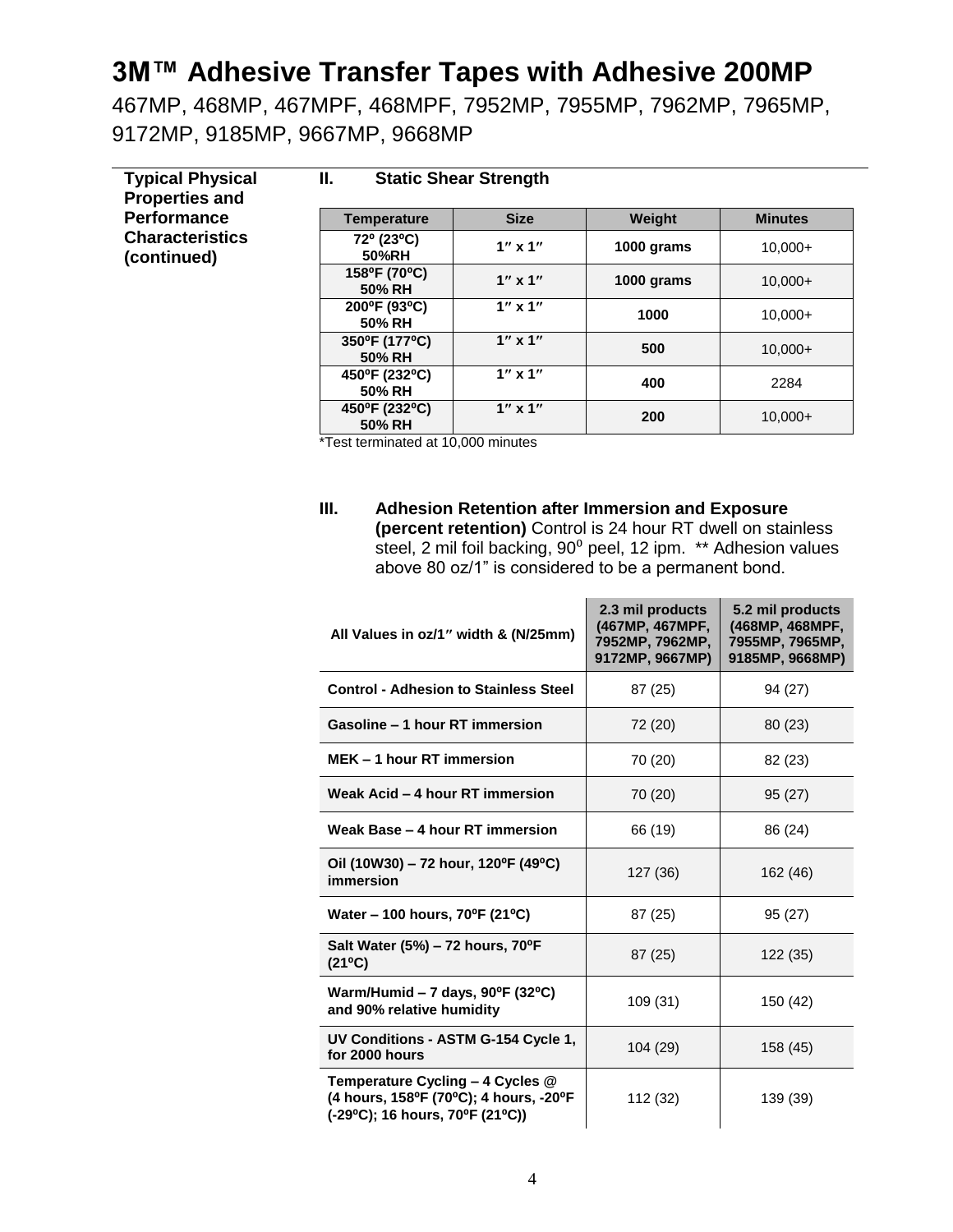467MP, 468MP, 467MPF, 468MPF, 7952MP, 7955MP, 7962MP, 7965MP, 9172MP, 9185MP, 9667MP, 9668MP

| <b>Environmental</b><br><b>Performance</b> | Humidity Resistance - High humidity has a minimal effect on<br>adhesive performance. Bond strength shows no significant<br>reduction after exposure for 7 days at 90 <sup>0</sup> F (32 <sup>0</sup> C) and 90%<br>relative humidity.                                                                                                                                                                                                                                                                                                                                                                                                 |
|--------------------------------------------|---------------------------------------------------------------------------------------------------------------------------------------------------------------------------------------------------------------------------------------------------------------------------------------------------------------------------------------------------------------------------------------------------------------------------------------------------------------------------------------------------------------------------------------------------------------------------------------------------------------------------------------|
|                                            | UV Resistance - When properly applied, nameplates and<br>decorative trim parts are not adversely affected by outdoor<br>exposure.                                                                                                                                                                                                                                                                                                                                                                                                                                                                                                     |
|                                            | <b>Water Resistance – Immersion in water has no appreciable</b><br>effect on the bond strength. After 100 hours at room temperature,<br>the high bond strength is maintained.                                                                                                                                                                                                                                                                                                                                                                                                                                                         |
|                                            | Temperature Cycling Resistance - High bond strength is<br>maintained after cycling four times through:<br>4 hours at $158^{\circ}F(70^{\circ}C)$<br>4 hours at -20 $^{\circ}$ F (-29 $^{\circ}$ C)<br>16 hours at $73^{\circ}F(22^{\circ}C)$                                                                                                                                                                                                                                                                                                                                                                                          |
|                                            | <b>Chemical Resistance - When properly applied, nameplate and</b><br>decorative trim parts will hold securely after exposure to<br>numerous chemicals including oil, mild acids and alkalis.                                                                                                                                                                                                                                                                                                                                                                                                                                          |
|                                            | Bond Build-up: The bond strength of 3M™ High Performance<br>Acrylic Adhesive 200MP increases as a function of time and<br>temperature                                                                                                                                                                                                                                                                                                                                                                                                                                                                                                 |
|                                            | Temperature/Heat Resistance: 3M™ High Performance Acrylic<br>Adhesive 200MP is usable for short periods (minutes, hours) at<br>temperatures up to $400^{\circ}F(204^{\circ}C)$ and for intermittent longer<br>periods (days, weeks) up to $300^{\circ}$ F (149 $^{\circ}$ C).                                                                                                                                                                                                                                                                                                                                                         |
|                                            | Lower Temperature Service Limit: The glass transition<br>temperature for 3M™ High Performance Acrylic Adhesive 200MP<br>is -40 $\degree$ F (-40 $\degree$ C). Many applications survive below this<br>temperature (factors affecting successful applications include:<br>materials being bonded, dwell at RT before cold exposure, and<br>stress below the TG, [i.e. expansion / contraction stresses,<br>impact]). Optimum conditions are: bonding high surface energy<br>materials, longer time at RT before cold exposure, and little or no<br>stress below the TG. The lowest service temperature is -40°F (-<br>$40^{\circ}$ C). |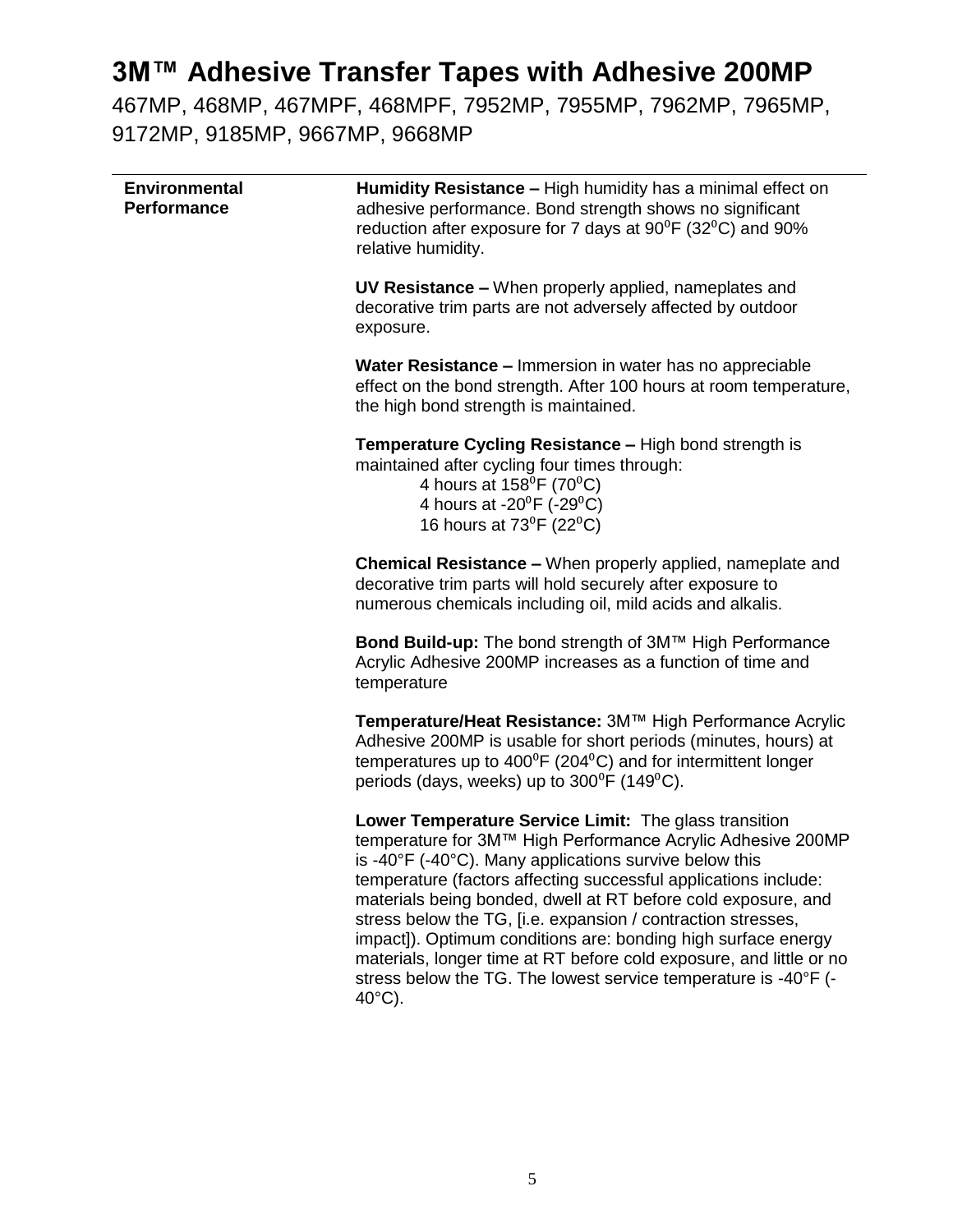**Electrical and Thermal Performance** 

467MP, 468MP, 467MPF, 468MPF, 7952MP, 7955MP, 7962MP, 7965MP, 9172MP, 9185MP, 9667MP, 9668MP

| <b>Property</b>                                                                                   | 2.3 mil products<br>(467MP, 467MPF,<br>7952MP, 7962MP,<br>9172MP, 9667MP) | 5.2 mil products<br>(468MP, 468MPF,<br>7955MP, 7965MP,<br>9185MP, 9668MP) |
|---------------------------------------------------------------------------------------------------|---------------------------------------------------------------------------|---------------------------------------------------------------------------|
| <b>Insulation Resistance (test voltage)</b><br>$= 100$ VDC) Mil-I-46058C                          | $>2.5 \times 10^{16}$ ohms                                                | $>1.3 \times 10^{15}$ ohms                                                |
| Dielectric Strength - (500 vac,<br>rms[60 hz/sec]) ASTM D149-92                                   | 690 volts/mil                                                             | 674 volts/mil                                                             |
| <b>Breakdown Voltage</b>                                                                          | 1760 volts                                                                | 3000 volts                                                                |
| Dielectric Constant (at 1kHz)<br><b>ASTM D150-92</b>                                              | 2.72                                                                      | 3.32                                                                      |
| <b>Dissipation Factor</b>                                                                         | 0.017                                                                     | 0.011                                                                     |
| Tensile Lap Shear - Peak Load<br>ASTM D1002-72 (0.5 sq. in. on<br>#6061 aluminum) (in Lbs. force) | $164$ lbs.                                                                | $174$ lbs.                                                                |
| <b>Thermal Conductivity -</b><br>ASTM C 518, results listed are at<br>$109$ °F                    | $0.101$ BTU-ft/ft <sup>2</sup> -hr-F<br>$0.18$ watt/m-K                   | $0.103$ BTU-ft/ft <sup>2</sup> -hr-F<br>$0.19$ watt/m-K                   |
| <b>Coefficient of Thermal Expansion</b><br><b>ASTM D696</b>                                       | $618$ (ppm/ $\degree$ C)                                                  | $527$ (ppm/ $\degree$ C)                                                  |

| <b>Application Ideas</b> | Long term bonding of graphic nameplates and overlays<br>$\bullet$<br>("subsurface" printed polycarbonate or polyester) to metal and<br>high surface energy plastics in the aerospace, medical and<br>industrial equipment, automotive, appliance, and electronics<br>markets. |
|--------------------------|-------------------------------------------------------------------------------------------------------------------------------------------------------------------------------------------------------------------------------------------------------------------------------|
|                          | Bonding metal nameplates and rating plates in the aerospace,<br>$\bullet$<br>medical and industrial equipment, automotive, appliance, and<br>electronics markets.                                                                                                             |
|                          | Bonding graphic overlays for membrane switches and for<br>$\bullet$<br>bonding the complete switch to the equipment surface.<br>High speed processing of parts in the medical,<br>$\bullet$                                                                                   |
|                          | telecommunications and electronics markets (medical<br>components, durable labels, and flexible circuits).<br>Lamination to industrial foams for rotary die-cutting of small<br>$\bullet$<br>gaskets for industrial and electronics markets                                   |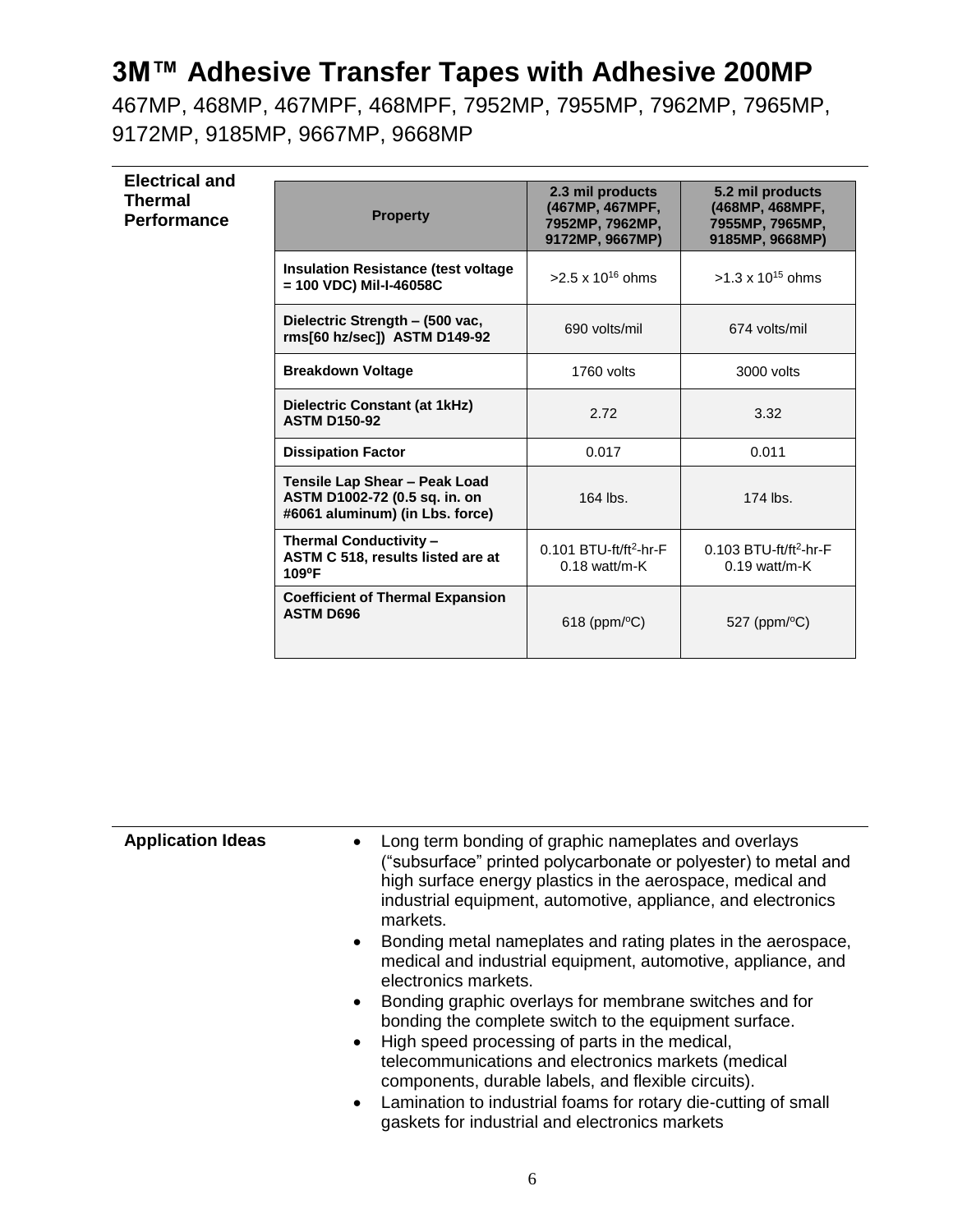467MP, 468MP, 467MPF, 468MPF, 7952MP, 7955MP, 7962MP, 7965MP, 9172MP, 9185MP, 9667MP, 9668MP

| <b>Application Techniques</b> | For maximum bond strength (during installation of the final part) the<br>surface should be thoroughly cleaned and dried. Typical cleaning<br>solvents are heptane (for oily surfaces) or isopropyl alcohol for<br>plastics. Use reagent grade solvents since common household<br>materials like rubbing alcohol frequently contain oils to minimize the<br>drying affect on skin and can interfere with the performance of a<br>pressure-sensitive adhesive.                                                                                                                                                         |
|-------------------------------|----------------------------------------------------------------------------------------------------------------------------------------------------------------------------------------------------------------------------------------------------------------------------------------------------------------------------------------------------------------------------------------------------------------------------------------------------------------------------------------------------------------------------------------------------------------------------------------------------------------------|
|                               | *Note: Carefully read and follow the manufacturer's precautions and<br>directions for use when working with solvents. These cleaning<br>recommendations may not be in compliance with the rules of certain<br>air quality management districts in California; consult applicable rules<br>before use.                                                                                                                                                                                                                                                                                                                |
|                               | It is necessary to provide pressure during lamination (1.5-20 pli<br>recommended) and during final part installation (10-15 psi) to allow<br>the adhesive to come into direct contact with the substrate. Using a<br>hard edged plastic tool, which is the full width of the laminated part,<br>helps to provide the necessary pressure at the point of lamination.<br>Heat can increase bond strength when bonding to metal parts<br>(generally this same increase is observed at room temperature over<br>longer times, weeks). For plastic parts, the bond strength is not<br>enhanced with the addition of heat. |
|                               | The ideal adhesive application temperature range is $60^{\circ}F$ (15.6 $^{\circ}C$ ) to<br>100°F (38°C). Application is not recommended if the surface<br>temperature is below $50^{\circ}F$ (10 $^{\circ}C$ ) because the adhesive becomes too<br>firm to adhere readily. Once properly applied, at the recommended<br>application temperature, low temperature holding is generally<br>satisfactory (please refer to section VII of the Typical Physical<br>Properties and Performance Characteristics).                                                                                                          |
|                               | When bonding a thin, smooth, flexible material to a smooth surface, it<br>is generally acceptable to use 2 mils of 3M™ Adhesive 200MP. If a<br>texture is visible on one or both surfaces, the 5 mil 3M adhesive<br>200MP would be suggested. If both materials are rigid, it may be<br>necessary to use a thicker adhesive to successfully bond the<br>components. 3M™ VHB™ Acrylic Foam Tapes may be required<br>(please refer to the data page 70-0709-3830-6).                                                                                                                                                   |
|                               | To apply adhesives in a wide web format, lamination equipment is<br>required to ensure acceptable quality. To learn more about working<br>with pressure-sensitive adhesives please refer to technical bulletin,<br>Lamination Techniques for Converters of Laminating Adhesives (70-<br>0704-1430-8). For additional dispenser information, contact your local                                                                                                                                                                                                                                                       |

at 1-800-362-3550.

3M sales representative, or the toll free 3M sales assistance number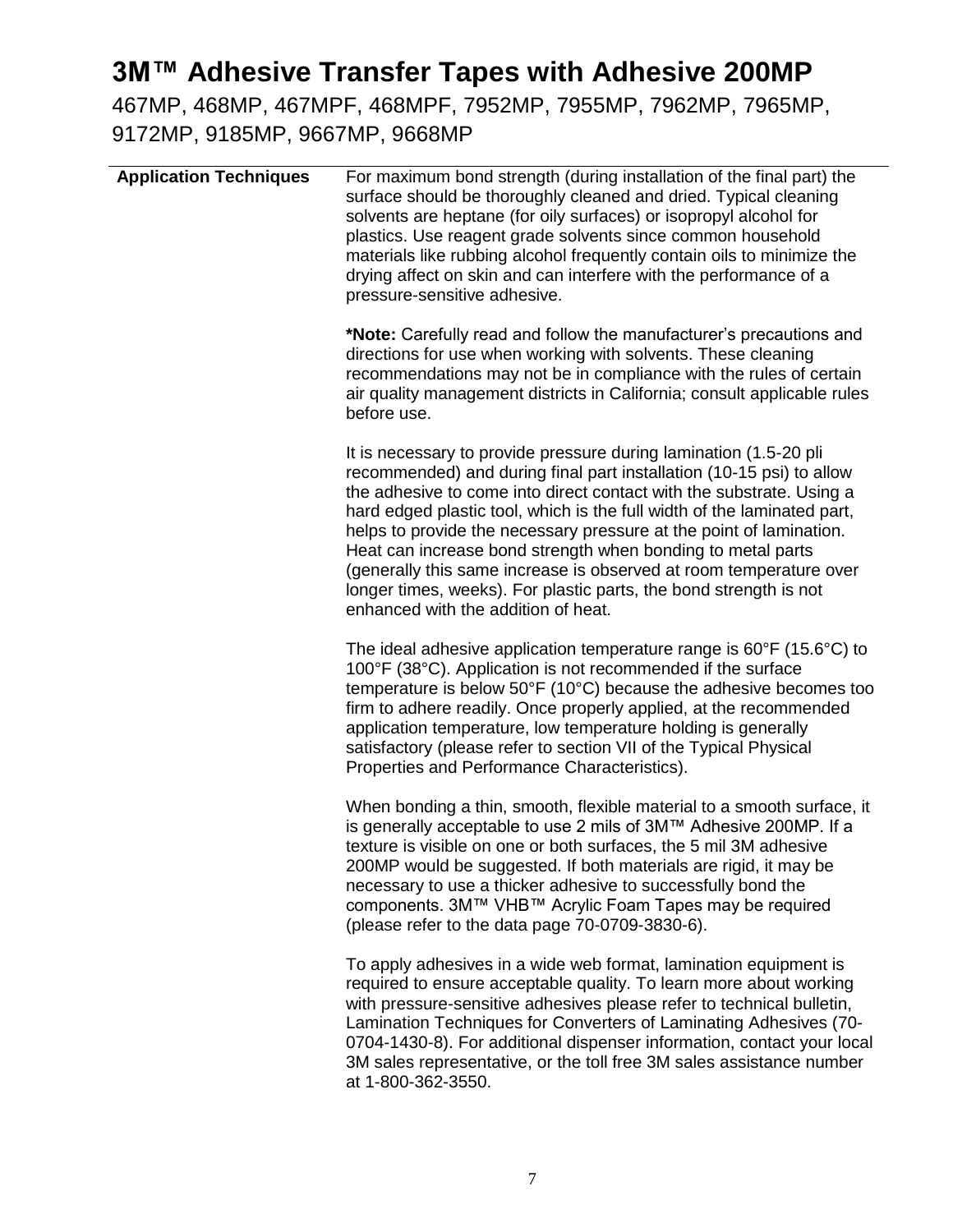467MP, 468MP, 467MPF, 468MPF, 7952MP, 7955MP, 7962MP, 7965MP, 9172MP, 9185MP, 9667MP, 9668MP

| <b>Storage</b>                             | It is suggested that products are stored at room temperature<br>conditions of $70^0$ F (21 <sup>o</sup> C) and 50% relative humidity.                                                                                                                                                                                                                                                                                                                                                                                                                                                                                                                                                                       |
|--------------------------------------------|-------------------------------------------------------------------------------------------------------------------------------------------------------------------------------------------------------------------------------------------------------------------------------------------------------------------------------------------------------------------------------------------------------------------------------------------------------------------------------------------------------------------------------------------------------------------------------------------------------------------------------------------------------------------------------------------------------------|
| <b>Shelf Life</b>                          | If stored properly, product retains its performance and properties<br>for 18 months from date of shipment.                                                                                                                                                                                                                                                                                                                                                                                                                                                                                                                                                                                                  |
| <b>Recognition/Certification</b>           | <b>TSCA:</b> This product is defined as an article under the Toxic Substances Control Act and<br>therefore, it is exempt from inventory listing requirements                                                                                                                                                                                                                                                                                                                                                                                                                                                                                                                                                |
|                                            | <b>MSDS:</b> 3M has not prepared a MSDS for this product which is not subjected to the MSDS<br>requirements of the Occupational Safety and Health Administration's Hazard Communication<br>Standard, 29 C.F.R.1910.1200(b)(6)(v). When used under reasonable conditions or in<br>accordance with the 3M directions for use, this product should not present a health and safety<br>hazard. However, use or processing of the product in a manner not in accordance with the<br>directions for use may affect its performance and present potential health and safety hazards.                                                                                                                               |
|                                            | UL: These products have been recognized by Underwriters Laboratories, Inc. under Standard<br>UL 969, Marking and Labeling Systems Materials Component. For more information on the UL<br>Certification, please visit the website at http://www.3M.com/converter, select UL Recognized<br>Materials, then select the specific product area.                                                                                                                                                                                                                                                                                                                                                                  |
|                                            | Note: One of 3M's core values is to respect our social and physical environment. 3M is<br>committed to comply with ever-changing, global, regulatory and consumer environmental,<br>health, and safety (EHS) requirements. As a service to our customers, 3M is providing<br>information on the regulatory status of many 3M products. Further regulation information<br>including that for OSHA, USCPSI, FDA, California Proposition 65, READY and RoHS, can be<br>found at 3M.com/regs.                                                                                                                                                                                                                   |
| <b>Technical Information</b>               | The technical information and other statements contained in this<br>document are based upon tests or experience that 3M believes are<br>reliable, but the accuracy or completeness of such information is not<br>guaranteed. It has been prepared from testing that was performed using<br>standard test methods, and tested equipment that is calibrated in<br>compliance to ISO9001 and operated by trained professionals in<br>controlled environments. The data should be considered representative<br>or typical only and should not be used for specification purposes. 3M<br>reserves the right to make changes to the design, construction and<br>technical data of products without prior warning. |
| <b>Product Selection and</b><br><b>Use</b> | Many factors beyond 3M's control and uniquely within user's knowledge<br>and control can affect the use and performance of a 3M product in a<br>particular application. As a result, customer is solely responsible for<br>evaluating the product and determining whether it is appropriate and<br>suitable for customer's application, including conducting a workplace<br>hazard assessment and reviewing all applicable regulations and<br>standards (e.g., OSHA, ANSI, etc.). Failure to properly evaluate, select,<br>and use a 3M product and appropriate safety products, or to meet all<br>applicable safety regulations, may result in injury, sickness, death, and/or<br>harm to property.        |